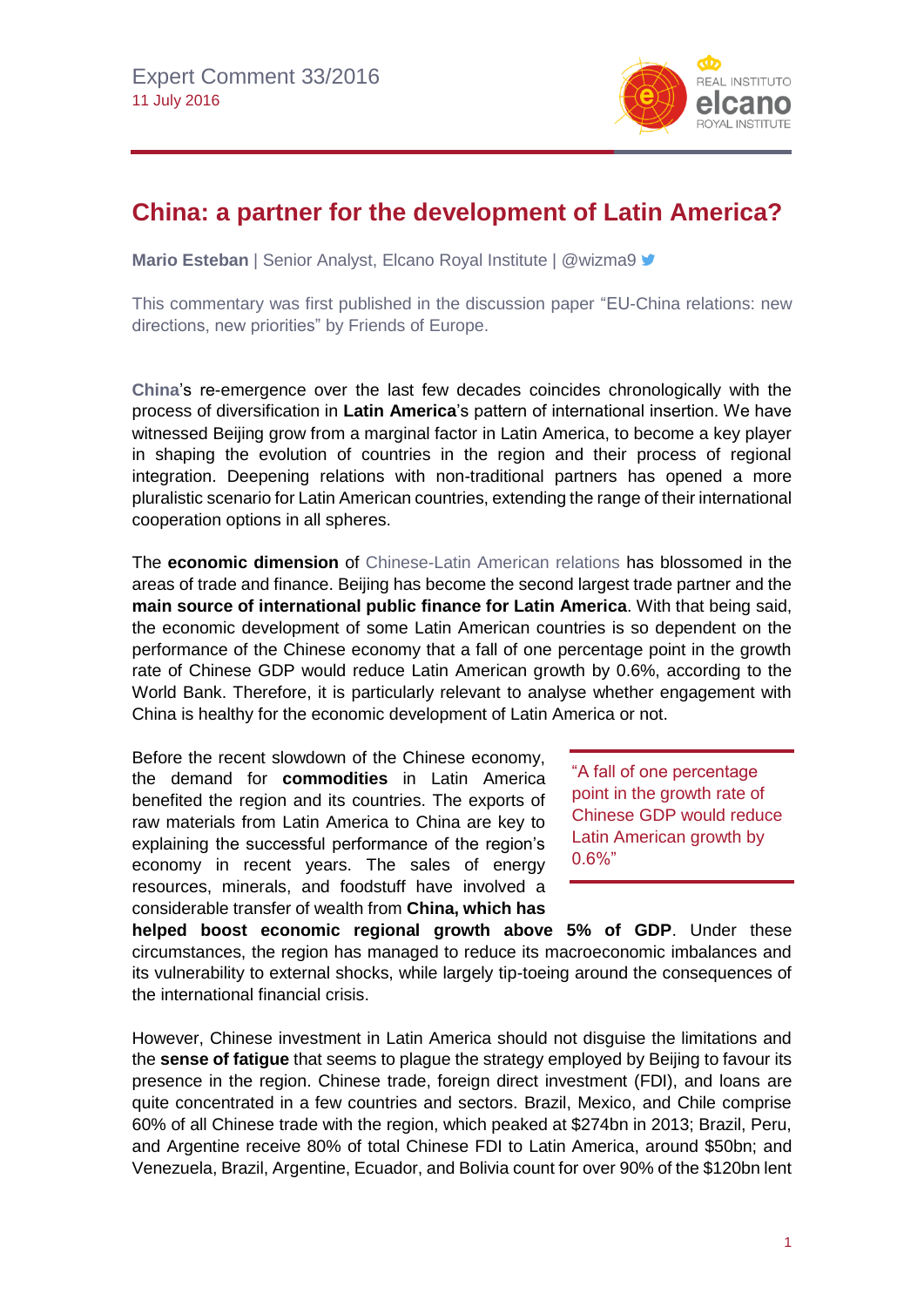by Beijing to the region. **Almost 75% of Latin American exports to China are commodities** (energy resources, minerals and foodstuffs with scarcely any processing)

and 80% of Beijing´s loans are devoted to infrastructure and energy.

In addition, the asymmetry in the trade between China and Latin America may have acted as a barrier to industrial development in the region. Whereas the region essentially exports raw materials to China, Beijing sells manufactured goods of varying degrees of technological sophistication to the region. This trading pattern could lead to a **reprivatisation of Latin**  "Beijing uses its considerable liquidity to underwrite contracts for its companies in questionable conditions"

**American economies** and the development of various industries may be impeded as a consequence of the wholesale entry of Chinese products. This point is illustrated by the way the structure of Brazilian exports changed between 2001 and 2010, when manufactured products declined from 57% to 39%, whereas raw materials climbed from 26% to 45%.

Moreover, China has resorted mainly to a **State-to-State model of interaction** as a means of securing the provision of energy sources and commodities, and opening doors for its companies. This is evident in the \$56bn in loans to Caracas that is equivalent to the stock of Chinese direct investment in the whole of Latin America. In this way, Beijing uses its considerable liquidity to underwrite contracts for its companies in questionable conditions, with little competition and relatively lax working and environmental standards. These practices reduce the positive contribution of China to the development of Latin America, and have triggered violent protests in different Latin American countries. A significant part of that discontent has come from communities affected by investments in the **energy and mineral sector**, such as in the Zamora-Chinchipe mine (Ecuador), in Piura (Peru), Colquiri (Bolivia), and Cerro Dragon (Argentina).

In this context, Beijing understands that its relationship with Latin America would be more effective and sustainable if it benefitted from greater knowledge of the region. For example, if its companies knew how to deploy themselves better in these markets and adhered more scrupulously to local laws and norms; and if its financial commitments translated into greater economic development for the recipient countries. If China was to take such action into consideration, Chinese investment probably would not be so heavily protested. The desire on the Chinese side to move relations forward with Latin America in a **more sustainable way** offers new opportunities for the development of the region, even if the times of Chinese skyrocketing demand of energy and raw materials are gone.

Various official pronouncements issued last year have helped matter progress further in this direction, such as during the first [China-CELAC ministerial summit](http://www.blog.rielcano.org/en/global-spectator-chinamerica/) and Li Keqiang's tour of Latin America. Chinese strategy in the region seems to be moving towards investment of higher quality, incorporating sectors characterised by more advanced technology and greater knowledge

"Chinese strategy in the region seems to be moving towards investment of higher quality"

content. Thereby, China is helping contribute to the region by achieving a qualitative leap forward in its industrial fabric. A recent joint report issued by the OECD, CEPAL, and